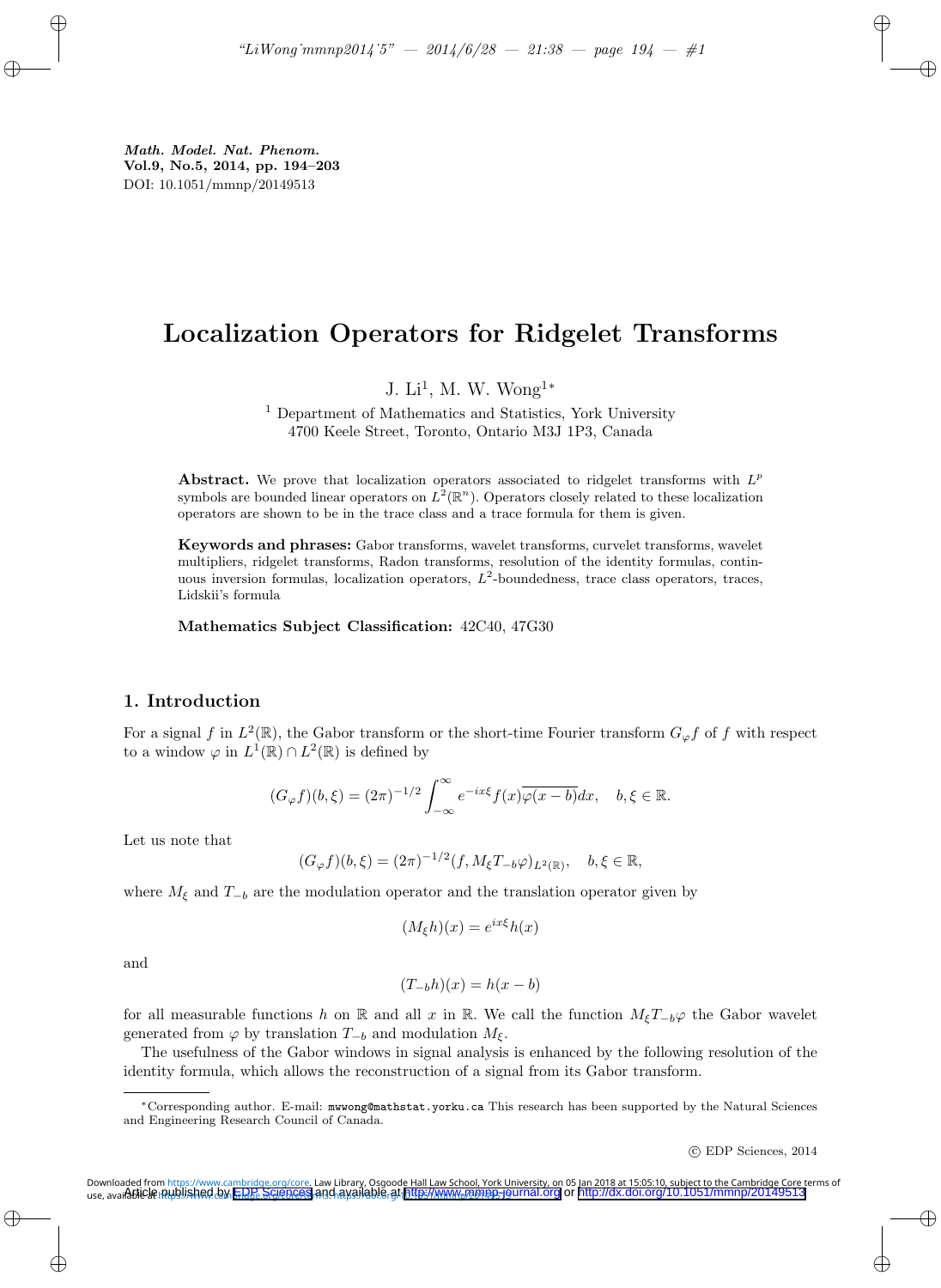**Theorem 1.1.** Suppose that  $\|\varphi\|_2 = 1$ , where  $\|\|_2$  is the norm in  $L^2(\mathbb{R})$ . Then for all f and g in  $L^2(\mathbb{R})$ ,

$$
(f,g)_{L^2(\mathbb{R})} = (2\pi)^{-1} \int_{-\infty}^{\infty} \int_{-\infty}^{\infty} (f, M_{\xi}T_{-x}\varphi)_{L^2(\mathbb{R})} (M_{\xi}T_{-x}\varphi, g)_{L^2(\mathbb{R})} dx d\xi.
$$

Another way of looking at Theorem 1.1 is that for all f in  $L^2(\mathbb{R})$ ,

$$
f = (2\pi)^{-1} \int_{-\infty}^{\infty} \int_{-\infty}^{\infty} (f, M_{\xi} T_{-x} \varphi)_{L^{2}(\mathbb{R})} M_{\xi} T_{-x} \varphi \, dx \, d\xi,
$$

which is also known as a continuous inversion formula for the Gabor transform.

In signal analysis,  $(G_{\varphi}f)(b,\xi)$  gives the time-frequency content of a signal f at time b and frequency  $\xi$  by placing the window  $\varphi$  at time b. The drawback here is that a window of fixed width is used for all time b. It is more accurate and desirable if we can have an adaptive window that gives a wide window for low frequency and a narrow window for high frequency. That this can be done comes from familiarity with the wavelet transform that we now recall.

Let  $\varphi \in L^2(\mathbb{R})$  be such that

$$
\int_{-\infty}^{\infty} \frac{|\hat{\varphi}(\xi)|^2}{|\xi|} d\xi < \infty,
$$

where  $\hat{\varphi}$  is the Fourier transform of  $\varphi$ . The convention that we use in this paper is that the Fourier transform  $\hat{f}$  of a function  $f$  in  $L^1(\mathbb{R}^n)$  is defined by

$$
\hat{f}(\xi) = (2\pi)^{-n/2} \int_{\mathbb{R}^n} e^{-ix\cdot\xi} f(x) dx, \quad \xi \in \mathbb{R}^n.
$$

Such a function  $\varphi$  is said to satisfy the admissibility condition and is sometimes called the mother affine wavelet. The adjective *affine* comes from the connection with the affine group that is the underpinning of the wavelet transforms. See Chapter 18 of [19] in this connection.

Let  $\varphi \in L^2(\mathbb{R})$  be a mother affine wavelet. Then for all b in  $\mathbb{R}$  and a in  $\mathbb{R}\setminus\{0\}$ , we define the affine wavelet  $\varphi_{b,a}$  by

$$
\varphi_{b,a}(x) = \frac{1}{\sqrt{|a|}} \varphi\left(\frac{x-b}{a}\right), \quad x \in \mathbb{R}.
$$

We note that  $\varphi_{b,a}$  is generated from the function  $\varphi$  by translation and dilation. To put things in perspective, let  $b \in \mathbb{R}$  and let  $a \in \mathbb{R} \setminus \{0\}$ . Then we see that the wavelet  $\varphi_{b,a}$  can be expressed as

$$
\varphi_{b,a} = T_{-b} D_{1/a} \varphi,
$$

where  $D_{1/a}$  is the dilation operator defined by

$$
(D_{1/a}h)(x) = \frac{1}{\sqrt{|a|}}h\left(\frac{x}{a}\right)
$$

for all measurable functions h on  $\mathbb R$  and all x in  $\mathbb R$ .

Let  $\varphi$  be a mother affine wavelet. Then the wavelet transform  $\Omega_{\varphi} f$  of a function f in  $L^2(\mathbb{R})$  is defined to be the function on  $\mathbb{R} \times (\mathbb{R} \setminus \{0\})$  by

$$
(\Omega_{\varphi} f)(b, a) = (f, \varphi_{b, a})_{L^2(\mathbb{R})}
$$

for all b in R and a in  $\mathbb{R}\setminus\{0\}$ . The analysis of the wavelet transform is based on the following resolution of the identity formula, which is also a continuous inversion formula.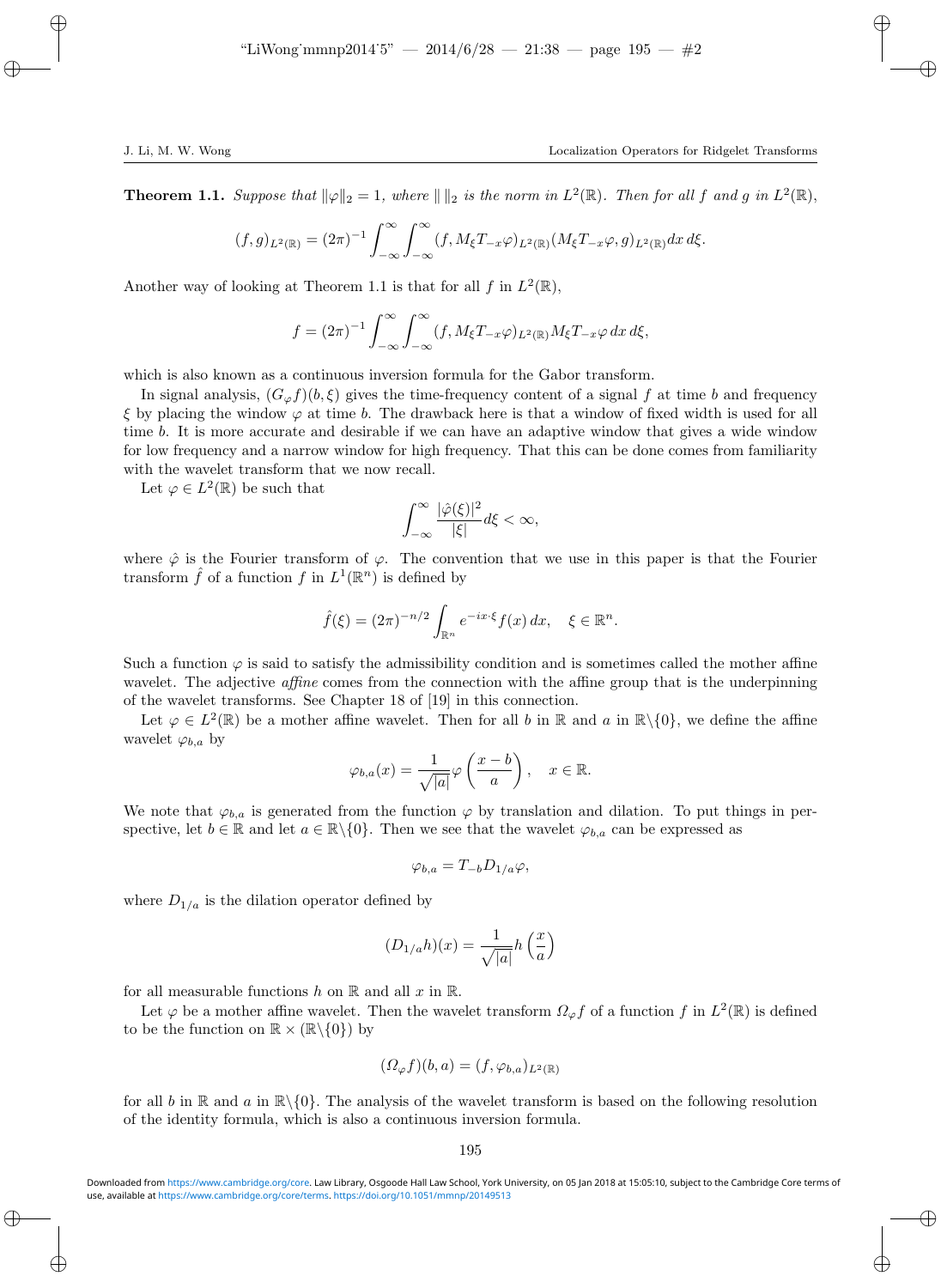**Theorem 1.2.** Let  $\varphi$  be a mother affine wavelet. Then for all functions f and g in  $L^2(\mathbb{R})$ ,

$$
(f,g)_{L^2(\mathbb{R})} = \frac{1}{c_\varphi} \int_{-\infty}^{\infty} \int_{-\infty}^{\infty} (f, \varphi_{b,a})_{L^2(\mathbb{R})} (\varphi_{b,a}, g)_{L^2(\mathbb{R})} \frac{db \, da}{a^2},
$$

where

$$
c_{\varphi} = 2\pi \int_{-\infty}^{\infty} \frac{|\hat{\varphi}(\xi)|^2}{|\xi|} d\xi.
$$

Remark 1.3. It can also be proved that a necessary condition for the continuous inversion formula to hold is that  $\varphi$  has to be a mother affine wavelet. Indeed, suppose that  $\int_{-\infty}^{\infty} \int_{-\infty}^{\infty} (f, \varphi_{b,a})_{L^2(\mathbb{R})} (\varphi_{b,a}, g)_{L^2(\mathbb{R})} \frac{db da}{a^2}$  exists for all f and g in  $L^2(\mathbb{R})$ . Then, letting  $f = g = \varphi$ , we get

$$
\int_{-\infty}^{\infty} \int_{-\infty}^{\infty} |(\varphi, \varphi_{b,a})_{L^2(\mathbb{R})}|^2 \frac{db \, da}{a^2} < \infty,
$$

which can be shown to be the same as

$$
\int_{-\infty}^{\infty}\frac{|\hat{\varphi}(\xi)|^2}{|\xi|}d\xi<\infty.
$$

The resolution of the identity formula leads to the reconstruction formula, which says that

$$
f = \frac{1}{c_{\varphi}} \int_{-\infty}^{\infty} \int_{-\infty}^{\infty} (f, \varphi_{b,a})_{L^2(\mathbb{R})} \varphi_{b,a} \frac{db \, da}{a^2}
$$

for all f in  $L^2(\mathbb{R})$ . In other words, we have a continuous inversion formula for the signal f from a knowledge of its time-scale spectrum.

As in the case of the Gabor transform, there is a window  $\varphi_{b,a}$  in the wavelet transform. Unlike the case of the Gabor transform, the window  $\varphi_{b,a}$  is adjustable in the sense that it is narrow if the scale a is small and wide if the scale a is big.

Details on the analysis and applications of wavelets can be found in [6, 8, 19].

The wavelet transforms as defined are essentially one-dimensional time-frequency tools since the frequency  $\xi$  and scale a can be thought of as being related by  $a = 1/\xi$ .

Another multiscale integral transform, which is dubbed the curvelet transform [3], has emerged in time-frequency analysis. It is an interesting fact that the resolution of the identity formula is now only valid for high-frequency signals. The full resolution of the identity formula for all signals with finite energy requires an additional term to cope with low frequency signals as well. This additional term turns out to be a wavelet multiplier first studied systematically in [9, 19].

Closely related to multi-dimensional wavelet transforms are ridgelet transforms first introduded by Emmanuel Candés in his 1998 Ph.D. thesis [1,2]. As a matter of historical fact, ridgelets predate curvelets. To recall, let  $\Psi : \mathbb{R} \to \mathbb{R}$  be a Schwartz function such that the admissibility condition

$$
\int_{-\infty}^{\infty}\frac{|\hat{\varPsi}(\xi)|^2}{|\xi|^n}d\xi<\infty
$$

holds. Such a function  $\Psi$  is appropriately called a mother ridgelet. The phase space  $\Gamma$  that is relevant to the ridgelet transforms is given by

$$
\Gamma = (0, \infty) \times \mathbb{S}^{n-1} \times \mathbb{R},
$$

where  $\mathbb{S}^{n-1}$  is the unit sphere centered at the origin in  $\mathbb{R}^n$ . Points in  $\Gamma$  are sometimes denoted by  $\gamma$  and the measure  $d\gamma$  on  $\Gamma$  is given by

$$
d\gamma = \frac{da}{a^{n+1}} du \, db,
$$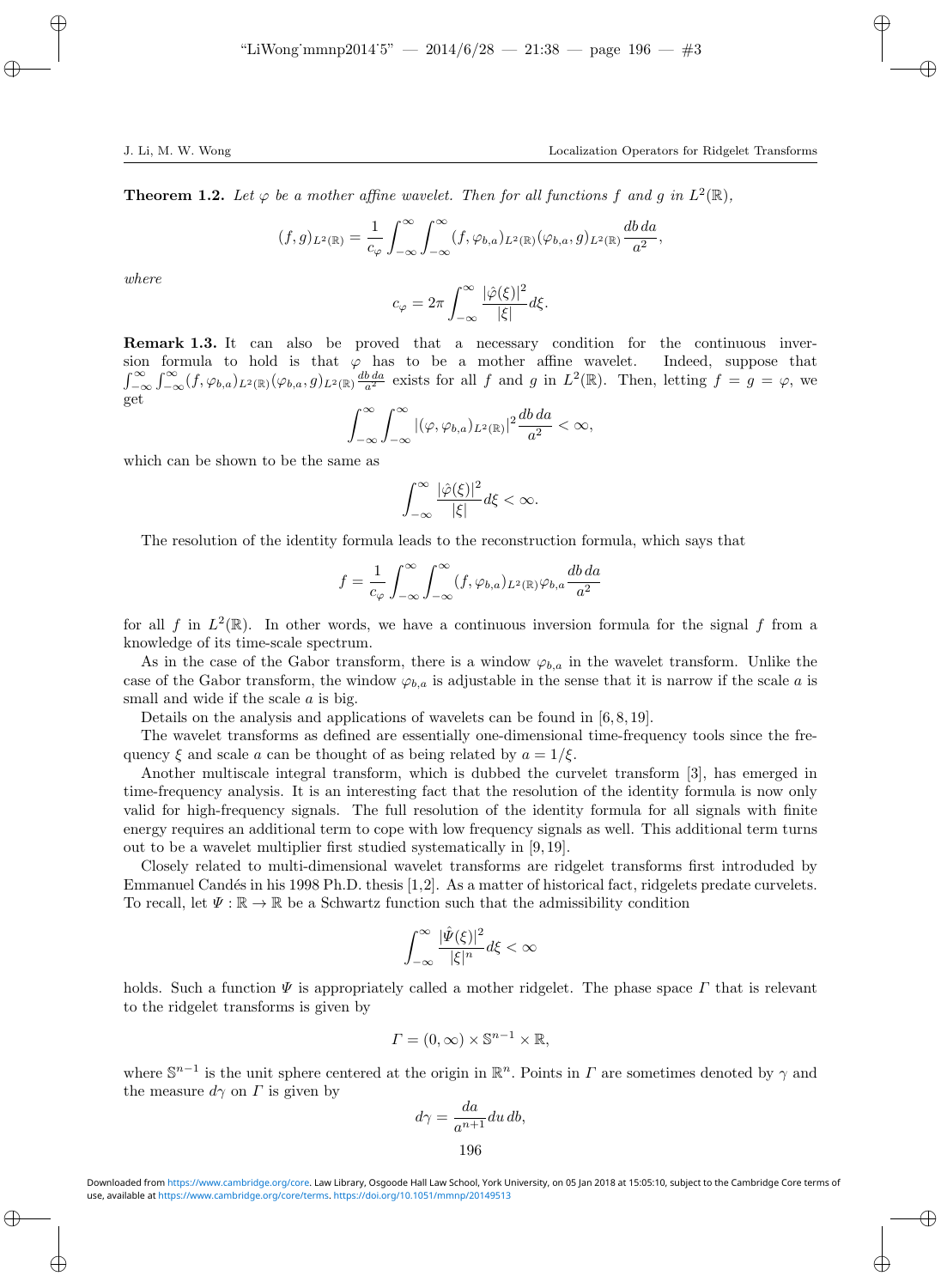where du is the surface measure of  $\mathbb{S}^{n-1}$ . For  $\gamma = (a, u, b) \in \Gamma$ , the ridgelet  $\Psi_{\gamma}$  corresponding to  $\gamma$  is defined by

$$
\Psi_{\gamma}(x) = \frac{1}{\sqrt{a}} \Psi\left(\frac{(u \cdot x) - b}{a}\right), \quad x \in \mathbb{R}^{n}.
$$

Let  $\Psi$  be a mother ridgelet. Then we define the ridgelet transform  $R_{\Psi}f$  of a function f in  $L^2(\mathbb{R}^n)$  to be the function on  $\Gamma$  by

$$
(R_{\Psi}f)(a, u, b) = (\Psi_{a, u, b}, f)_{L^2(\mathbb{R}^n)}, \quad (a, u, b) \in \Gamma.
$$

The following resolution of the identity formula for ridgelet transforms can be found in [1].

**Theorem 1.4.** Let  $\Psi$  be a mother ridgelet and let  $K_{\Psi}$  be the number given by

$$
K_{\Psi} = \int_{-\infty}^{\infty} \frac{|\hat{\Psi}(\xi)|^2}{|\xi|^n} d\xi.
$$

Then for all f and g in  $L^2(\mathbb{R}^n)$ ,

$$
(f,g)_{L^2(\mathbb{R}^n)} = c_{\Psi} \int_{\Gamma} (f, \Psi_{\gamma})_{L^2(\mathbb{R}^n)} (\Psi_{\gamma}, g)_{L^2(\mathbb{R}^n)} d\gamma,
$$

where

$$
c_{\Psi} = (2\pi)^{-n} K_{\Psi}^{-1}.
$$

With the resolution of the identity formulas for ridgelet transforms in place, a symbol  $\tau$  defined on the phase space can be inserted into the integral in the resolution of the identity formula for the purpose of localizing and a localization operator  $L_{\tau}$  for the corresponding transform is obtained. Precisely, let  $\tau$ be a suitable measurable function on  $\Gamma$ . Then for every function f in  $L^2(\mathbb{R}^n)$ , we define  $L_{\tau}f$  to be the function in  $L^2(\mathbb{R}^n)$  by

$$
(L_{\tau}f,g)_{L^2(\mathbb{R}^n)}=c_{\Psi}\int_{\Gamma}\tau(\gamma)(f,\Psi_{\gamma})_{L^2(\mathbb{R}^n)}(\Psi_{\gamma},g)_{L^2(\mathbb{R}^n)}d\gamma
$$

for all functions g in  $L^2(\mathbb{R}^n)$ .

The aim of this paper is to give conditions on the symbols to ensure that the corresponding localization operators are bounded linear operators on  $L^2(\mathbb{R}^n)$ , and to guarantee that related localization operators are in the trace class  $S_1$ . A trace formula for these trace class operators is given. We first give a recall of the Radon transform that we need in the study of the ridgelet transforms in Section 2. In Section 3, we give conditions on the symbols to guarantee that the corresponding localization operators are bounded linear operators on  $L^2(\mathbb{R}^n)$ . Localization operators in the trace class  $S_1$  together with a trace formula, are given in Section 4. The non-self-adjoint operators with trace given in this paper are reminiscent of the Landau–Pollak–Slepian operators [10, 13–16] and wavelet multipliers [4, 7, 9, 21, 22]. Chapters 19 and 20 of [19] contain self-contained contents on, respectively, the wavelet multipliers and the Landau–Pollak– Slepian operators.

### 2. The Radon Transform

We give a recall of the Radon transform that we need in this paper. Let  $u \in \mathbb{S}^{n-1}$ . Let  $s_1, s_2, \ldots, s_{n-1}$ be unit vectors in  $\mathbb{R}^n$  such that  $\{s_1, \ldots, s_{n-1}, u\}$  is an orthonormal basis for  $\mathbb{R}^n$ . Then for all points x in  $\mathbb{R}^n$ , we can write

$$
x = tu + \sum_{j=1}^{n-1} v_j s_j,
$$
  
197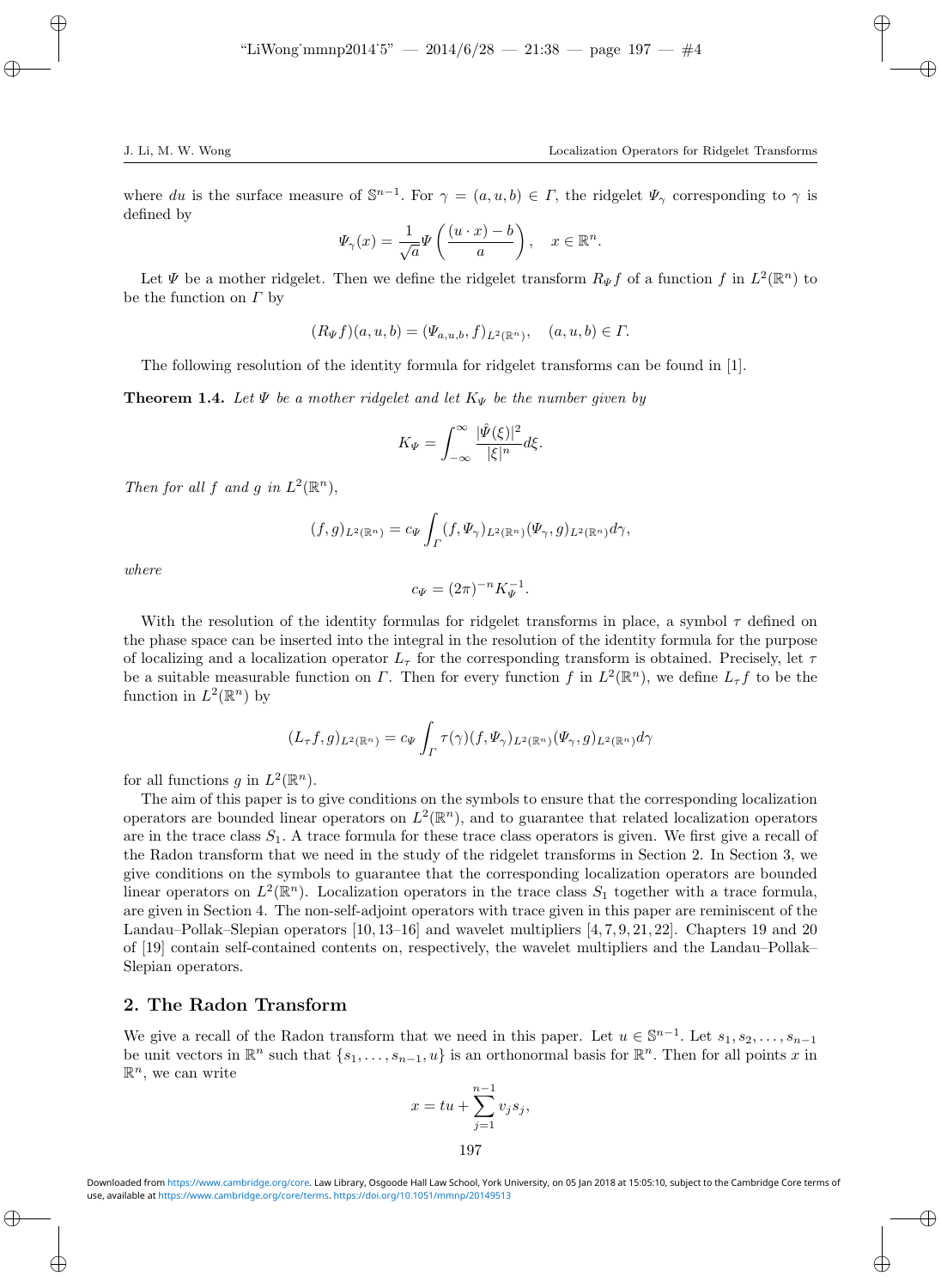where  $t, v_1, \ldots, v_{n-1}$  are real numbers. If f is a Schwartz function on  $\mathbb{R}^n$ , then we define the Radon transform of  $f$  in the direction  $u$  by

$$
(R_uf)(t) = \int_{\mathbb{R}^{n-1}} f\left(tu + \sum_{j=1}^{n-1} v_j s_j\right) dv_1 dv_2 \cdots dv_{n-1},
$$

It can be proved that for each u in  $\mathbb{S}^{n-1}$ , the definition of  $R_uf$  is independent of the choice of  $s_1, s_2, \ldots, s_{n-1}$  and

$$
\int_{\mathbb{R}^n} f(x) dx = \int_{-\infty}^{\infty} (R_u f)(t) dt.
$$

Furthermore, we have the following result.

**Theorem 2.1.** Let f be a Schwartz function on  $\mathbb{R}^n$ . Then for each u in  $\mathbb{S}^{n-1}$ ,  $R_uf$  is a Schwartz function on R and

$$
\widehat{R_uf}(\xi) = (2\pi)^{(n-1)/2} \widehat{f}(\xi u), \quad \xi \in \mathbb{R}.
$$

Section 5.2 of Chapter 6 in [17] contains more details on the Radon transform and its properties.

## 3.  $L^2$ -Boundedness of Localization Operators for Ridgelet Transforms

We can now give the main result on the  $L^2$ -boundedness of localization operators for ridgelet transforms.

**Theorem 3.1.** Let  $\tau \in L^p(\Gamma)$ ,  $1 \leq p \leq \infty$ . Then the localization operator  $L_{\tau}: L^2(\mathbb{R}^n) \to L^2(\mathbb{R}^n)$  with symbol  $\tau$  is a bounded linear operator. Moreover,

$$
||L_{\tau}||_* \leq ((2\pi)^{n-1}c_{\Psi}||\Psi||_{L^2(\mathbb{R})}^2)^{1/p}||\tau||_{L^p(\Gamma)},
$$

where  $\|\ \|_*\$  is the norm in the C<sup>\*</sup>-algebra of all bounded linear operators on  $L^2(\mathbb{R}^n)$ .

*Proof.* Let  $\tau \in L^{\infty}(\Gamma)$ . Then using the Schwarz inequality and the resolution of the identity formula for ridgelet transforms, we have for all f and g in  $L^2(\mathbb{R}^n)$ 

$$
\begin{split}\n& \left| (L_{\tau}f, g)_{L^{2}(\mathbb{R}^{n})} \right| \\
&= \left| c_{\Psi} \int_{\Gamma} \tau(\gamma)(f, \Psi_{\gamma})_{L^{2}(\mathbb{R}^{n})} (\Psi_{\gamma}, g)_{L^{2}(\mathbb{R}^{n})} d\gamma \right| \\
&\leq c_{\Psi} \int_{\Gamma} |\tau(\gamma)| \left| (f, \Psi_{\gamma})_{L^{2}(\mathbb{R}^{n})} (\Psi_{\gamma}, g)_{L^{2}(\mathbb{R}^{n})} \right| d\gamma \\
&\leq c_{\Psi} \|\tau\|_{L^{\infty}(\Gamma)} \int_{\Gamma} |(f, \Psi_{\gamma})_{L^{2}(\mathbb{R}^{n})} | \left| (\Psi_{\gamma}, g)_{L^{2}(\mathbb{R}^{n})} \right| d\gamma \\
&\leq c_{\Psi} \|\tau\|_{L^{\infty}(\Gamma)} \left\{ \int_{\Gamma} |(f, \Psi_{\gamma})_{L^{2}(\mathbb{R}^{n})} |^{2} d\gamma \right\}^{1/2} \left\{ \int_{\Gamma} |(\Psi_{\gamma}, g)_{L^{2}(\mathbb{R}^{n})} |^{2} d\gamma \right\}^{1/2} \\
&= c_{\Psi} \|\tau\|_{L^{\infty}(\Gamma)} \left\{ \frac{\|f\|_{L^{2}(\mathbb{R}^{n})}^{2}}{c_{\Psi}} \right\}^{1/2} \left\{ \frac{\|g\|_{L^{2}(\mathbb{R}^{n})}^{2}}{c_{\Psi}} \right\}^{1/2} \\
&= \|\tau\|_{L^{\infty}(\Gamma)} \|f\|_{L^{2}(\mathbb{R}^{n})} \|g\|_{L^{2}(\mathbb{R}^{n})}.\n\end{split} \tag{3.1}
$$

Now, let  $\tau \in L^1(\Gamma)$ . Then for all functions f and g in  $L^2(\mathbb{R}^n)$ ,

$$
\begin{split} & \left| (L_{\tau}f, g)_{L^{2}(\mathbb{R}^{n})} \right| \\ &= \left| c_{\Psi} \int_{\Gamma} \tau(\gamma)(f, \Psi_{\gamma})_{L^{2}(\mathbb{R}^{n})} (\Psi_{\gamma}, g)_{L^{2}(\mathbb{R}^{n})} d\gamma \right| \\ &\leq c_{\Psi} \int_{\Gamma} |\tau(\gamma)| \left| (f, \Psi_{\gamma})_{L^{2}(\mathbb{R}^{n})} \right| |(\Psi_{\gamma}, g)_{L^{2}(\mathbb{R}^{n})} |d\gamma. \end{split} \tag{3.2}
$$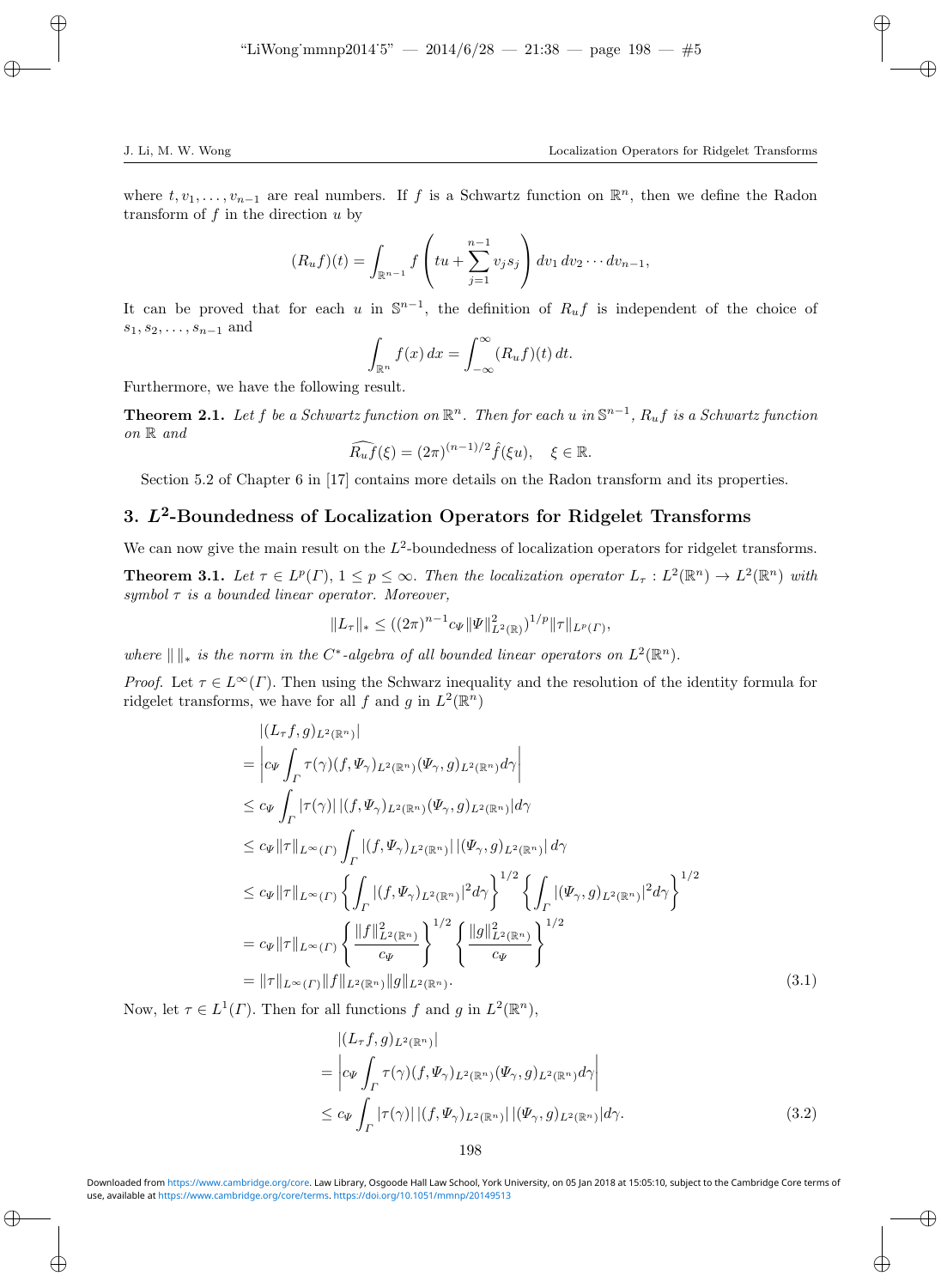For  $\gamma = (a, u, b)$ , we let  $\Psi_a$  be the function on R defined by

$$
\Psi_a(y) = a^{-1/2} \Psi(y/a), \quad y \in \mathbb{R},
$$

and we get

$$
(f, \Psi_{\gamma})_{L^{2}(\mathbb{R}^{n})}
$$
\n
$$
= \int_{\mathbb{R}^{n}} f(x) \frac{1}{\sqrt{a}} \Psi_{a^{-1}}((u \cdot x) - b) dx
$$
\n
$$
= \int_{-\infty}^{\infty} \int_{\mathbb{R}^{n-1}} f\left(tu + \sum_{j=1}^{n-1} v_{j} s_{j}\right) \frac{1}{\sqrt{a}} \Psi_{a^{-1}}\left(u \cdot \left(tu + \sum_{j=1}^{n-1} v_{j} s_{j}\right) - b\right) dv dt
$$
\n
$$
= \int_{-\infty}^{\infty} \int_{\mathbb{R}^{n-1}} f\left(tu + \sum_{j=1}^{n-1} v_{j} s_{j}\right) \frac{1}{\sqrt{a}} \Psi_{a^{-1}}(t - b) dv dt
$$
\n
$$
= \int_{-\infty}^{\infty} \frac{1}{\sqrt{a}} \Psi_{a^{-1}}(t - b) \left\{\int_{\mathbb{R}^{n-1}} f\left(tu + \sum_{j=1}^{n-1} v_{j} s_{j}\right) dv\right\} dt
$$
\n
$$
= \int_{-\infty}^{\infty} \frac{1}{\sqrt{a}} \Psi_{-a^{-1}}(b - t)(R_{u} f)(t) dt
$$
\n
$$
= \frac{1}{\sqrt{a}} (\Psi_{-a^{-1}} * (R_{u} f)) (b).
$$
\n(3.3)

Since

$$
\left\| \frac{1}{\sqrt{a}} \Psi_{a^{-1}} \right\|_{L^2(\mathbb{R})} = \|\Psi\|_{L^2(\mathbb{R})},\tag{3.4}
$$

it follows from (3.2)–(3.4) and the Schwarz inequality that

$$
\begin{split}\n&|(L_{\tau}f,g)_{L^{2}(\mathbb{R}^{n})}| \\
&\leq c_{\Psi} \int_{-\infty}^{\infty} \int_{\mathbb{S}^{n-1}} \int_{0}^{\infty} |\tau(a,u,b)| \left| \left( \frac{1}{\sqrt{a}} \Psi_{-a^{-1}} * (R_{u}f) \right) (b) \right| \\
&\quad \left| \left( \frac{1}{\sqrt{a}} \Psi_{-a^{-1}} * (R_{u}g) \right) (b) \right| \frac{da}{a^{n+1}} du \, db \\
&= c_{\Psi} \int_{-\infty}^{\infty} \int_{\mathbb{S}^{n-1}} \int_{0}^{\infty} |\tau(a,u,b)| \, ||R_{u}f||_{L^{2}(\mathbb{R})} ||R_{u}g||_{L^{2}(\mathbb{R})} ||\Psi||_{L^{2}(\mathbb{R})}^{2} \frac{da}{a^{n+1}} du \, db \\
&= c_{\Psi} ||\Psi||_{L^{2}(\mathbb{R})}^{2} \int_{-\infty}^{\infty} \int_{\mathbb{S}^{n-1}} \int_{0}^{\infty} |\tau(a,u,b)| \, ||R_{u}f||_{L^{2}(\mathbb{R})} ||R_{u}g||_{L^{2}(\mathbb{R})} \frac{da}{a^{n+1}} du \, db.\n\end{split} \tag{3.5}
$$

For all Schwartz functions  $f$  on  $\mathbb{R}^n$ , we get by Plancherel's formula

$$
||R_u f||_{L^2(\mathbb{R})}^2 = ||\widehat{R_u f}||_{L^2(\mathbb{R})}^2.
$$
\n(3.6)

Now, we note that the restriction theorem of the Fourier transform holds to the effect that

$$
\int_{-\infty}^{\infty} |\widehat{f}(\xi u)|^2 d\xi \le \int_{\mathbb{R}^n} |\widehat{f}(\eta)|^2 d\eta = \int_{\mathbb{R}^n} |f(x)|^2 dx. \tag{3.7}
$$

Indeed,

$$
\int_{\mathbb{R}^n} |\widehat{f}(\eta)|^2 d\eta = \int_{\mathbb{R}^{n-1}} \int_{-\infty}^{\infty} \left| \widehat{f} \left( \xi u + \sum_{j=1}^{\infty} v_j s_j \right) \right|^2 d\xi dv.
$$

199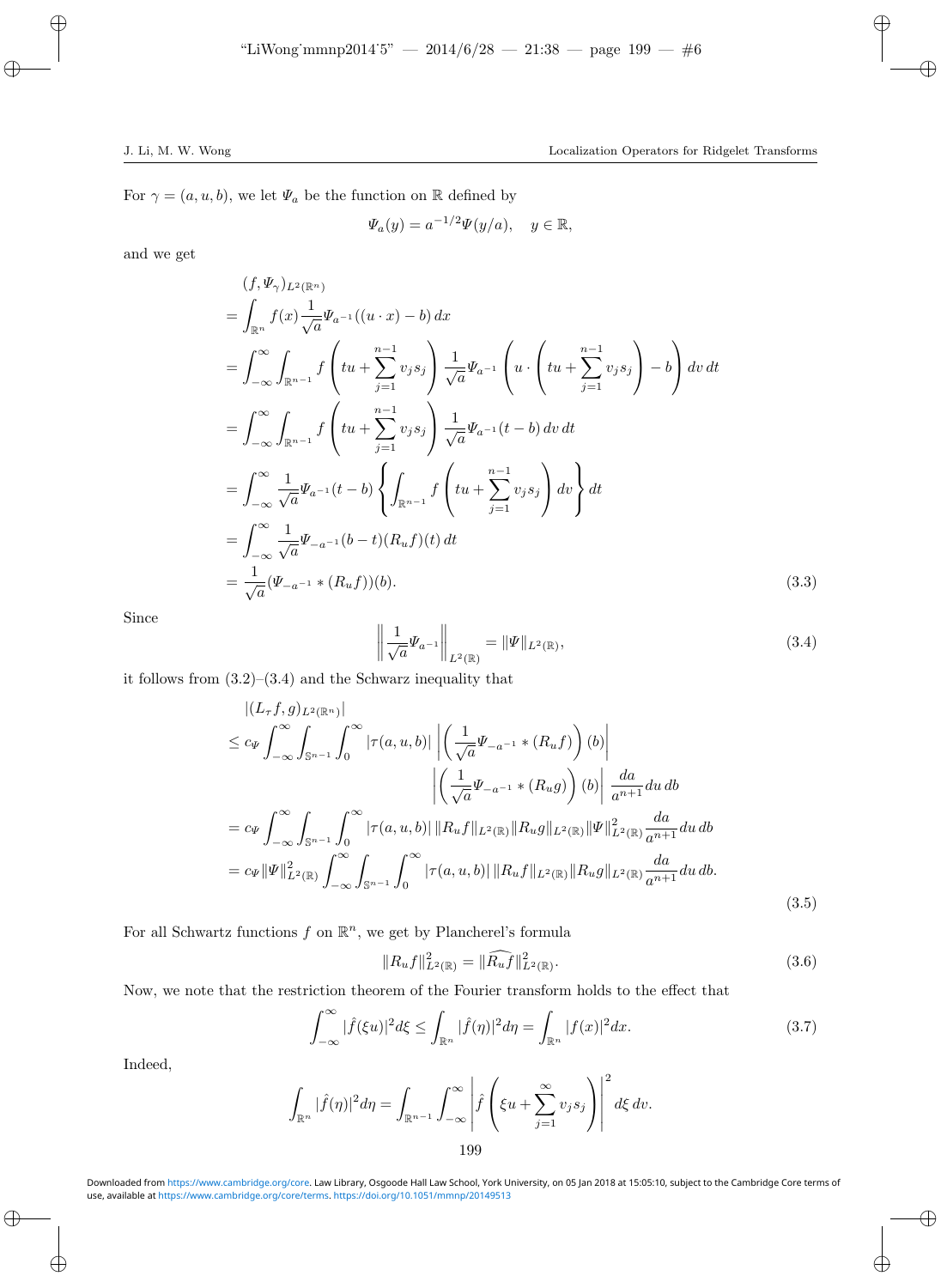Then there exists a vector v in  $\mathbb{R}^{n-1}$  such that

$$
\int_{-\infty}^{\infty} \left| \hat{f}\left(\xi u + \sum_{j=1}^{n-1} v_j s_j\right) \right|^2 d\xi \le \int_{\mathbb{R}^n} |\hat{f}(\eta)|^2 d\eta.
$$

For if this is not true, then for all  $v \in \mathbb{R}^{n-1}$ ,

$$
\int_{-\infty}^{\infty} \left| \hat{f}\left(\xi u + \sum_{j=1}^{n-1} v_j s_j\right) \right|^2 d\xi > \int_{\mathbb{R}^n} |\hat{f}(\eta)|^2 d\eta
$$

and hence

$$
\int_{\mathbb{R}^n} |\widehat{f}(\eta)|^2 d\eta = \int_{\mathbb{R}^{n-1}} \int_{-\infty}^{\infty} \left| \widehat{f} \left( \xi u + \sum_{j=1}^{n-1} v_j s_j \right) \right|^2 d\xi dv
$$

$$
> \int_{\mathbb{R}^{n-1}} \int_{\mathbb{R}^n} |\widehat{f}(\eta)|^2 d\eta dv = \infty,
$$

which is a contradiction. So, there exists a v in  $\mathbb{R}^{n-1}$  such that

$$
\int_{-\infty}^{\infty} |(M_{-\sum_{j=1}^{n-1} v_j s_j} f)^{\wedge} (\xi u)|^2 d\xi \le \int_{\mathbb{R}^n} |\widehat{f}(\eta)|^2 d\eta = \int_{\mathbb{R}^n} |f(x)|^2 dx
$$

and hence

$$
\int_{-\infty}^{\infty} |\widehat{f}(\xi u)|^2 d\xi \le \int_{\mathbb{R}^n} |(M_{\sum_{j=1}^{n-1} v_j s_j} f)(x)|^2 dx = \int_{\mathbb{R}^n} |f(x)|^2 dx,
$$

where

$$
(M_{\pm \sum_{j=1}^{n-1} v_j s_j} f)(x) = e^{\pm ix \cdot \sum_{j=1}^{n-1} v_j s_j} f(x), \quad x \in \mathbb{R}^n.
$$

By Theorem 2.1 and  $(3.7)$ ,

$$
||R_u f||_{L^2(\mathbb{R})}^2 = \int_{-\infty}^{\infty} |\widehat{R_u f}(\xi)|^2 d\xi
$$
  
=  $(2\pi)^{n-1} \int_{-\infty}^{\infty} |\widehat{f}(\xi u)|^2 d\xi$   
 $\le (2\pi)^{n-1} ||\widehat{f}||_{L^2(\mathbb{R}^n)}^2$   
=  $(2\pi)^{n-1} ||f||_{L^2(\mathbb{R}^n)}^2$ . (3.8)

Thus, by (3.5) and (3.8),

$$
|(L_{\tau}f,g)_{L^2(\mathbb{R})}| \leq (2\pi)^{n-1}c_{\Psi} \|\Psi\|_{L^2(\mathbb{R})}^2 \|f\|_{L^2(\mathbb{R}^n)} \|g\|_{L^2(\mathbb{R}^n)} \|\tau\|_{L^1(\Gamma)}
$$

and hence

 $||L_{\tau}f||_{L^2(\mathbb{R}^n)} \leq (2\pi)^{n-1}c_{\Psi} ||\Psi||^2_{L^2(\mathbb{R})} ||\tau||_{L^1(\Gamma)} ||f||_{L^2(\mathbb{R}^n)}.$ 

Using the Riesz–Thorin theorem [18], we get

$$
||L_{\tau}f||_{L^{2}(\mathbb{R}^{n})} \leq ((2\pi)^{n-1}c_{\Psi}||\Psi||^{2}_{L^{2}(\mathbb{R})}||f||_{L^{2}(\mathbb{R}^{n})})^{1/p}||f||^{1-(1/p)}_{L^{2}(\mathbb{R}^{n})}||\tau||_{L^{p}(\Gamma)}
$$
  
=  $((2\pi)^{n-1}c_{\Psi}||\Psi||^{2}_{L^{2}(\mathbb{R})})^{1/p}||\tau||_{L^{p}(\Gamma)}||f||_{L^{2}(\mathbb{R}^{n})}$ 

and the proof is complete.  $\Box$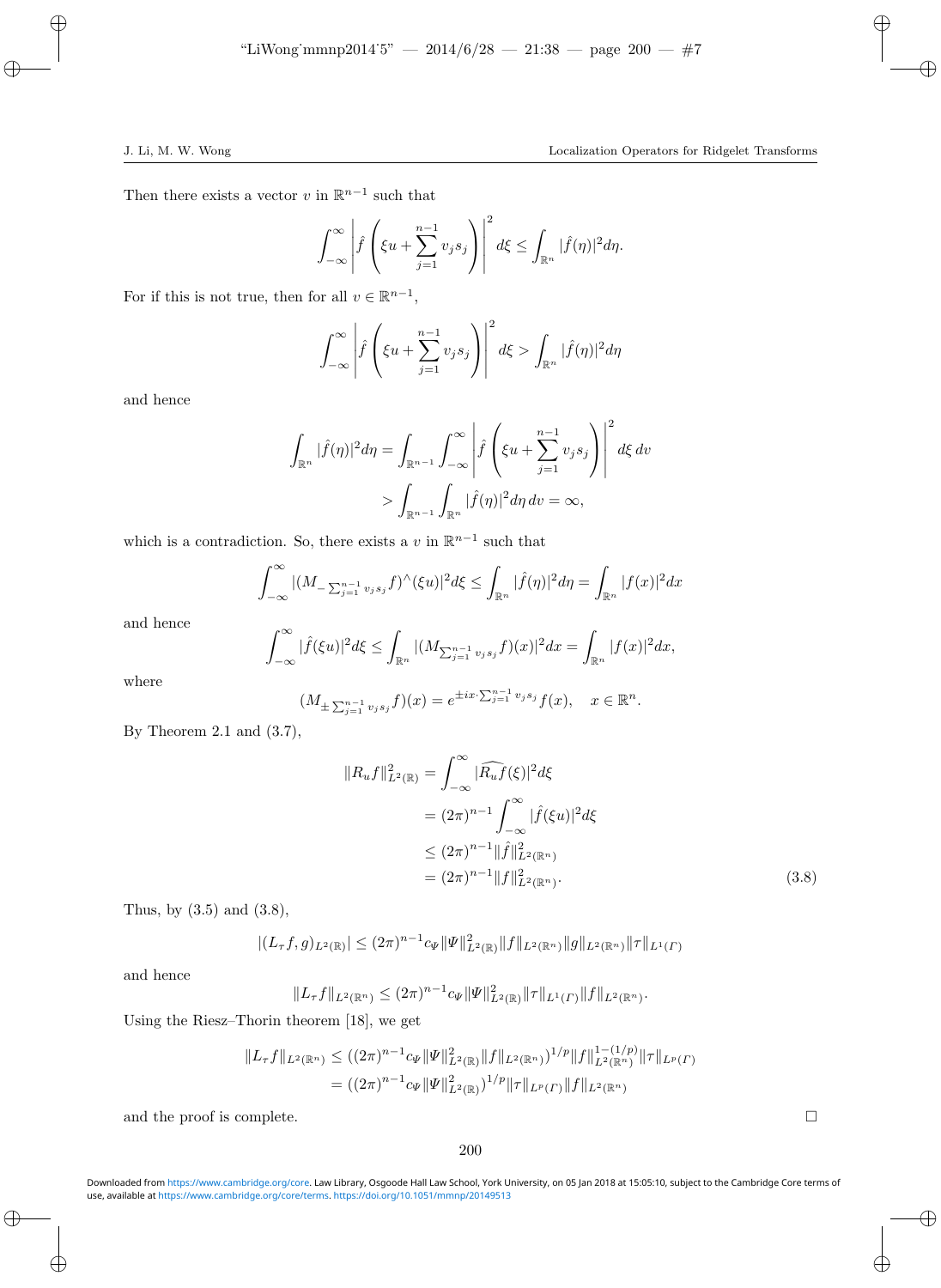### 4. Trace Class Localization Operators

For the sake of self-containedness, we give a brief recall of the basic results on trace class operators and traces in [19, 20]. Let A be a compact operator on a complex, separable and infinite-dimensional Hilbert space X. Then  $(A^*A)^{1/2}$  is a compact and positive operator on X, where  $A^*$  is the adjoint of A. Let  $\{\varphi_k : k = 1, 2, \ldots\}$  be an orthonormal basis of X consisting of eigenvectors of A, and for  $k = 1, 2, \ldots$ , let  $s_k$  be the eigenvalue of  $(A^*A)^{1/2}$  corresponding to the eigenvector  $\varphi_k$ . Then we say that A is in the trace class  $S_1$  if

$$
\sum_{k=1}^{\infty} s_k < \infty.
$$

If A is in  $S_1$ , then for all orthonormal bases  $\{\varphi_k : k = 1, 2, ...\}$  of X, the series  $\sum_{k=1}^{\infty} (A\varphi_k, \varphi_k)$  is absolutely convergent and the sum is independent of the choice of the orthonormal basis  $\{\varphi_k : k = 1, 2, \ldots\}$ for X. We define the trace  $tr(A)$  by

$$
\text{tr}(A) = \sum_{k=1}^{\infty} (A\varphi_k, \varphi_k),
$$

where  $\{\varphi_k : k = 1, 2, \ldots\}$  is any orthonormal basis for X. It is a well-known result of Lidskii [12] that the trace  $tr(A)$  of a trace class operator A is the sum of the eigenvalues of A, where the multiplicity of each eigenvalue is taken into account. The following results can be found in [19].

**Theorem 4.1.** Let  $A: X \to X$  be a positive operator such that

$$
\sum_{k=1}^{\infty} (A\varphi_k, \varphi_k) < \infty
$$

for all orthonormal bases  $\{\varphi_k : k = 1, 2, \ldots\}$  of X, where (, ) is the inner product in X. Then  $A \in S_1$ .

The following result is an immediate consequence of Theorem 3.1.

**Theorem 4.2.** Let  $\tau \in L^p(\Gamma)$ ,  $1 \leq p \leq \infty$ . Then for all functions  $\varphi$  in the Schwartz space S, the localization operator  $\varphi L_{\tau} \overline{\varphi}: L^2(\mathbb{R}^n) \to L^2(\mathbb{R}^n)$  is a bounded linear operator and

$$
\|\varphi L_{\tau}\overline{\varphi}\|_{*} \leq \|\varphi\|_{L^{\infty}(\mathbb{R}^{n})}^{2}((2\pi)^{n-1}c_{\Psi}\|\Psi\|_{L^{2}(\mathbb{R})}^{2})^{1/p}\|\tau\|_{L^{p}(\Gamma)}.
$$

**Theorem 4.3.** Let  $\tau/a \in L^1(\Gamma)$ . Then for all functions  $\varphi$  in S, the localization operator  $\varphi L_{\tau} \overline{\varphi}$ :  $L^2(\mathbb{R}^n) \to L^2(\mathbb{R}^n)$  is a trace class operator and

$$
\text{tr}(\varphi L_{\tau}\overline{\varphi})=c_{\Psi}\int_{\Gamma}\tau(\gamma)\|\varphi\Psi_{\gamma}\|_{L^{2}(\mathbb{R}^{n})}^{2}d\gamma.
$$

*Proof.* We first assume that  $\tau$  is a nonnegative real-valued function. Then for all functions f in  $L^2(\mathbb{R}^n)$ ,

$$
(\varphi L_{\tau}\overline{\varphi}f, f)_{L^{2}(\mathbb{R}^{n})}
$$
  
=  $(L_{\tau}\overline{\varphi}f, \overline{\varphi}f)_{L^{2}(\mathbb{R}^{n})}$   
=  $c_{\Psi} \int_{\Gamma} \tau(\gamma) |(\overline{\varphi}f, \Psi_{\gamma})_{L^{2}(\mathbb{R}^{n})}|^{2} d\gamma$   
=  $c_{\Psi} \int_{\Gamma} \tau(\gamma) |(f, \varphi \Psi_{\gamma})_{L^{2}(\mathbb{R}^{n})}|^{2} d\gamma$ .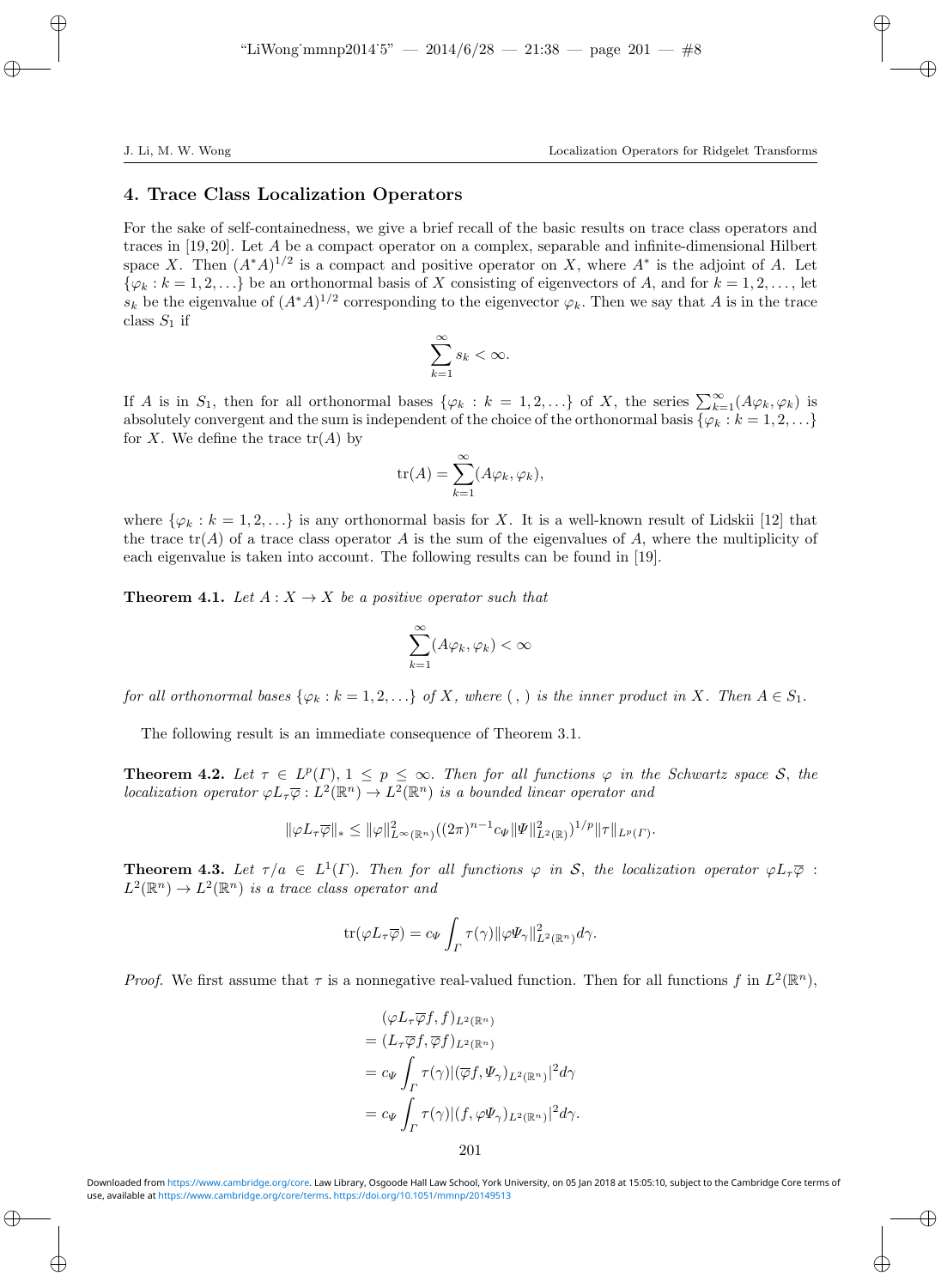Since for  $\gamma = (a, u, b)$ ,

$$
\begin{split} &\left| (f, \varphi \Psi_{\gamma})_{L^{2}(\mathbb{R}^{n})} \right|^{2} \\ &=\left| \int_{\mathbb{R}^{n}} f(x) \overline{\varphi}(x) \frac{1}{\sqrt{a}} \Psi\left( \frac{(u \cdot x) - b}{a} \right) dx \right|^{2} \\ &= \frac{1}{a} \left| \int_{-\infty}^{\infty} \int_{\mathbb{R}^{n-1}} f\left( tu + \sum_{j=1}^{n-1} v_{j} s_{j} \right) \overline{\varphi} \left( tu + \sum_{j=1}^{n-1} v_{j} s_{j} \right) \Psi\left( \frac{t-b}{a} \right) dv dt \right|^{2} \\ &\leq \frac{1}{a} \|\Psi\|_{L^{\infty}(\mathbb{R})}^{2} \left( \int_{-\infty}^{\infty} \int_{\mathbb{R}^{n-1}} \left| f\left( tu + \sum_{j=1}^{n-1} v_{j} s_{j} \right) \overline{\varphi} \left( tu + \sum_{j=1}^{n-1} v_{j} s_{j} \right) \right| dv dt \right)^{2} \\ &= \frac{1}{a} \|\Psi\|_{L^{\infty}(\mathbb{R})}^{2} \left( \int_{\mathbb{R}^{n}} |f(x) \overline{\varphi}(x)| dx \right)^{2} \\ &\leq \frac{1}{a} \|\Psi\|_{L^{\infty}(\mathbb{R})}^{2} \|f\|_{L^{2}(\mathbb{R}^{n})}^{2} \|\varphi\|_{L^{2}(\mathbb{R}^{n})}^{2} . \end{split}
$$

Therefore

$$
(\varphi L_{\tau}\overline{\varphi}f, f)_{L^{2}(\mathbb{R}^{n})} \geq 0, \quad f \in L^{2}(\mathbb{R}^{n}).
$$

Thus,  $\varphi L_{\tau} \overline{\varphi}: L^2(\mathbb{R}^n) \to L^2(\mathbb{R}^n)$  is a positive operator. Now, let  $\{\varphi_k : k = 1, 2, ...\}$  be an orthonormal basis for  $L^2(\mathbb{R}^n)$ . Then

$$
\sum_{k=1}^{\infty} (\varphi L_{\tau} \overline{\varphi} \varphi_{k}, \varphi_{k})_{L^{2}(\mathbb{R}^{n})}
$$
\n
$$
= \sum_{k=1}^{\infty} (L_{\tau} \overline{\varphi} \varphi_{k}, \overline{\varphi} \varphi_{k})_{L^{2}(\mathbb{R}^{n})}
$$
\n
$$
= c_{\Psi} \int_{\Gamma} \tau(\gamma) \sum_{k=1}^{\infty} |(\overline{\varphi} \varphi_{k}, \Psi_{\gamma})_{L^{2}(\mathbb{R}^{n})}|^{2} d\gamma
$$
\n
$$
= c_{\Psi} \int_{\Gamma} \tau(\gamma) \sum_{k=1}^{\infty} |(\varphi_{k}, \varphi \Psi_{\gamma})_{L^{2}(\mathbb{R}^{n})}|^{2} d\gamma
$$
\n
$$
= c_{\Psi} \int_{\Gamma} \tau(\gamma) ||\varphi \Psi_{\gamma}||^{2}_{L^{2}(\mathbb{R}^{n})} d\gamma
$$
\n
$$
\leq c_{\Psi} \left( \int_{\Gamma} \frac{\tau(\gamma)}{a} d\gamma \right) ||\Psi||^{2}_{L^{\infty}(\mathbb{R})} ||\varphi||^{2}_{L^{2}(\mathbb{R}^{n})} < \infty.
$$

Now let  $\tau$  be a complex-valued function in  $L^1(\Gamma)$ . Let  $\tau = \tau_1 + i\tau_2$ . Write

 $\tau_1^+ - \tau_1^-$ 

and

where for  $j = 1, 2$ ,

$$
\tau_j^+=\max(\tau_j,0)
$$

 $\tau_j^- = -\min(\tau_j, 0),$ 202

 $\tau_2^+ - \tau_2^-,$ 

and